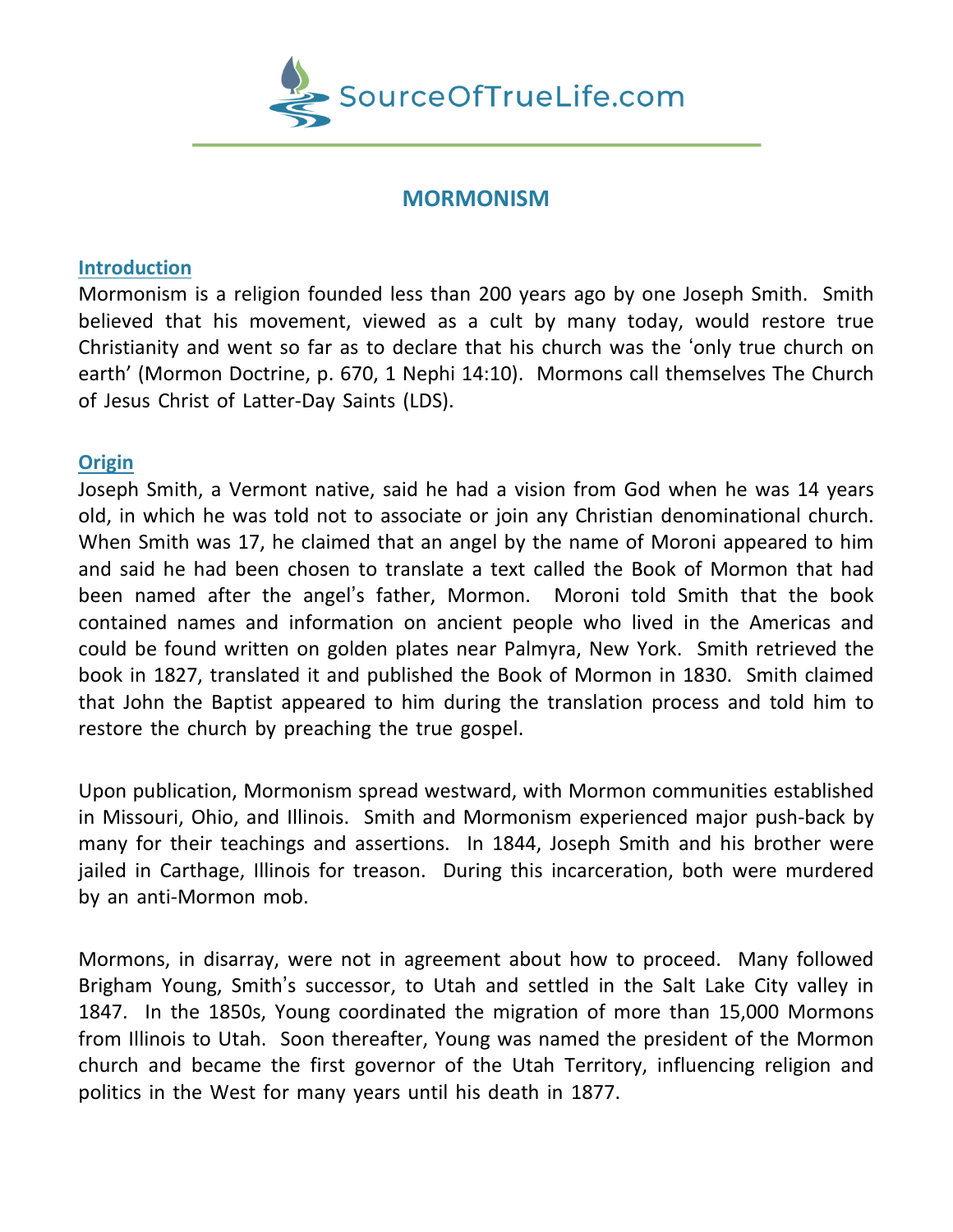Despite their isolation in the Utah Territory, Americans resisted Mormonism. In 1857, a Mormon militia murdered 120 people in a wagon train heading west from Arkansas, an event known as the Mountain Meadows Massacre. Details and motive about the attack are still debated and records show that the Mormon church tried to cover it up. Even today, it is still unknown who perpetrated the attack, with some blaming Brigham Young and others placing the blame on local leaders in Utah.

#### **Main Beliefs**

Mormons believe there are four divine works:

**The Bible,** "as far as it is translated correctly" (their 8 th Article of Faith),

**The Book of Mormon,** asserted by Joseph Smith to be the "most correct book" on earth and the one through which people could draw closer to God more "then by any other book" (History of the Church 4:461).

**Doctrines and Covenants,** a collection of present-day revelations about the "Church of Jesus Christ as it has been restored."

**The Pearl of Great Price,** considered by Mormons to supposedly clarify information in the Bible (Articles of Faith, pp. 182-185) and supplement the biblical text with their own teaching about the creation of the earth.

With this many sources considered to be divinely inspired, beliefs and practices of the Mormon church are extensive and are summarized in the following fourteen fundamental articles of Mormon belief that were written and now published on a website created by ex-Mormons\*:

**God was once a mortal married man who lived on another planet.** According to Mormons, he lived in obedience to the gospel in his world, then died, was resurrected, and evolved to become a god before creating this world. Mormons believe he is still married and is but one god among many, maybe billions more. Mormon family life today is modeled after the family life they envision of their god and with whom humans will live as gods.

**Humans are co-eternal with God.** Humans existed first as *intelligences* (undefined), then given spirit bodies. Our *intelligences*, Mormon's claim, existed forever like God's and have been around him in different forms, though God has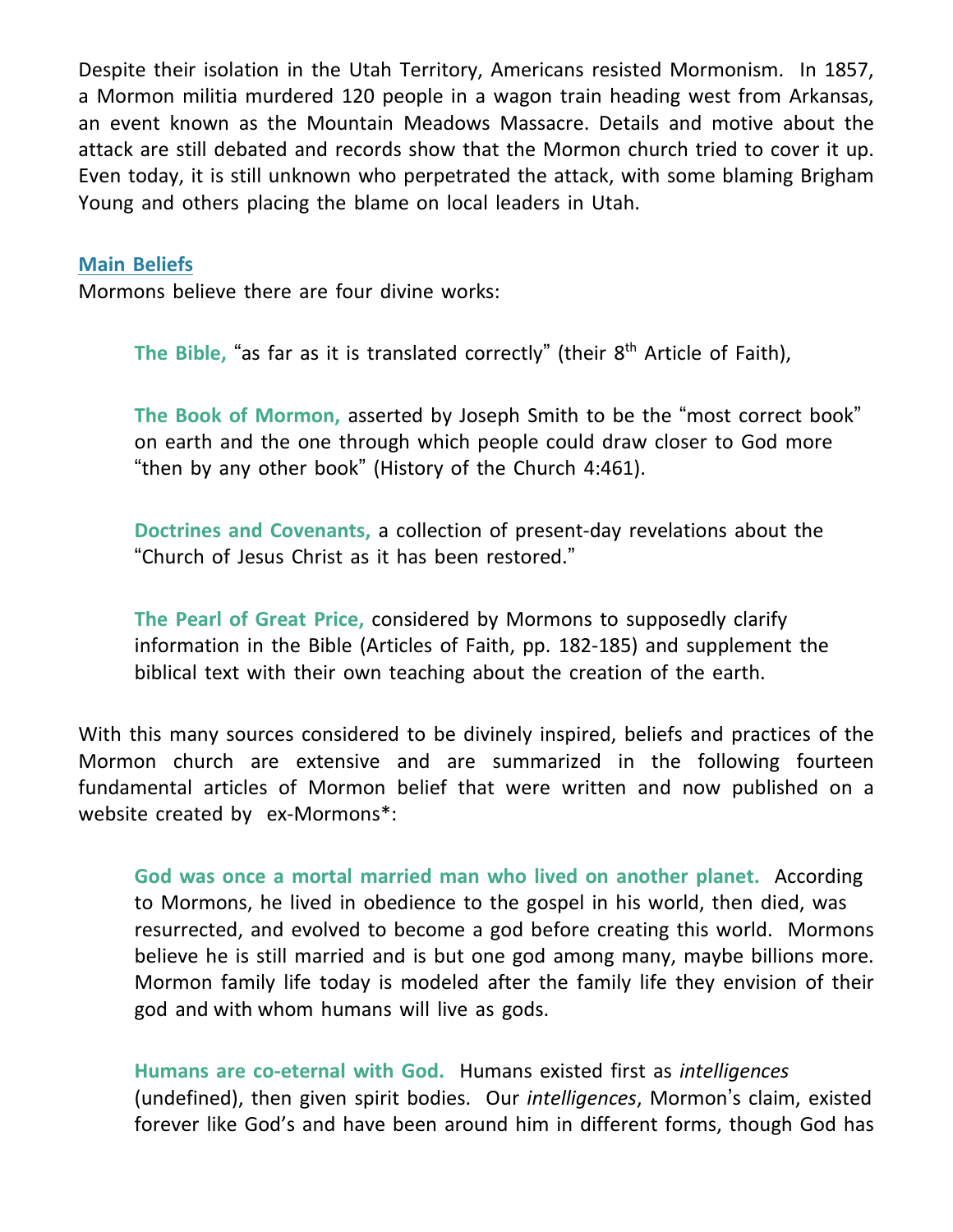progressed well ahead of us.

**Jesus Christ was conceived by physical union of God with Mary.** God being a man, this union with Mary was literal sex. Jesus is part man and part God, the first-born spirit and the most important in creation above any other. The words of Brigham Young about Jesus are very telling, "Now remember from this time forth, and forever, that Jesus Christ was not begotten by the Holy Ghost . . . . if the Son was begotten by the Holy Ghost, it would be very dangerous to baptize and confirm females, and give the Holy Ghost to them, lest he should beget children . . . . " (Journal of Discourses, Volume 1 15, Page 770, 1853).

**Truth is determined by feelings.** Anything, including known facts, that contradicts what we feel is to be disregarded. If we get a bad feeling, we must be hearing bad things or lies. We feel good when we read the Book of Mormon, hence it is true.

**What a prophet said can be revised depending on the circumstances.** Newer or contemporary prophets can override the messages of the prophets of old.

**Saving our dead ancestors shows we are the only Christian church.** We have temples in which we get the handshakes and passwords that allow us to become gods. We baptize by proxy dead people, so they can become Mormons.

**Ex-Mormons (apostates) had sin in their life or never had a testimony.** Those who leave Mormonism must never have had a testimony. If they left and did have a testimony, they will be cast into outer darkness.

**We will only read church approved materials.** Any literature that is critical of the Mormon church is viewed as satanic or was written by apostates who left the church and do not know the truth. These materials are to be ignored even if they have any reasonable arguments.

**We need to convert the whole world to Mormonism.** This will occur by sending 19–22-year-old men and unmarried women on missions throughout the world.

**By being Mormons, we are assured of salvation – even if we are wrong** (about our Mormonism) because God will forgive us. We are right about this and know that we will be together with our families as gods for eternity.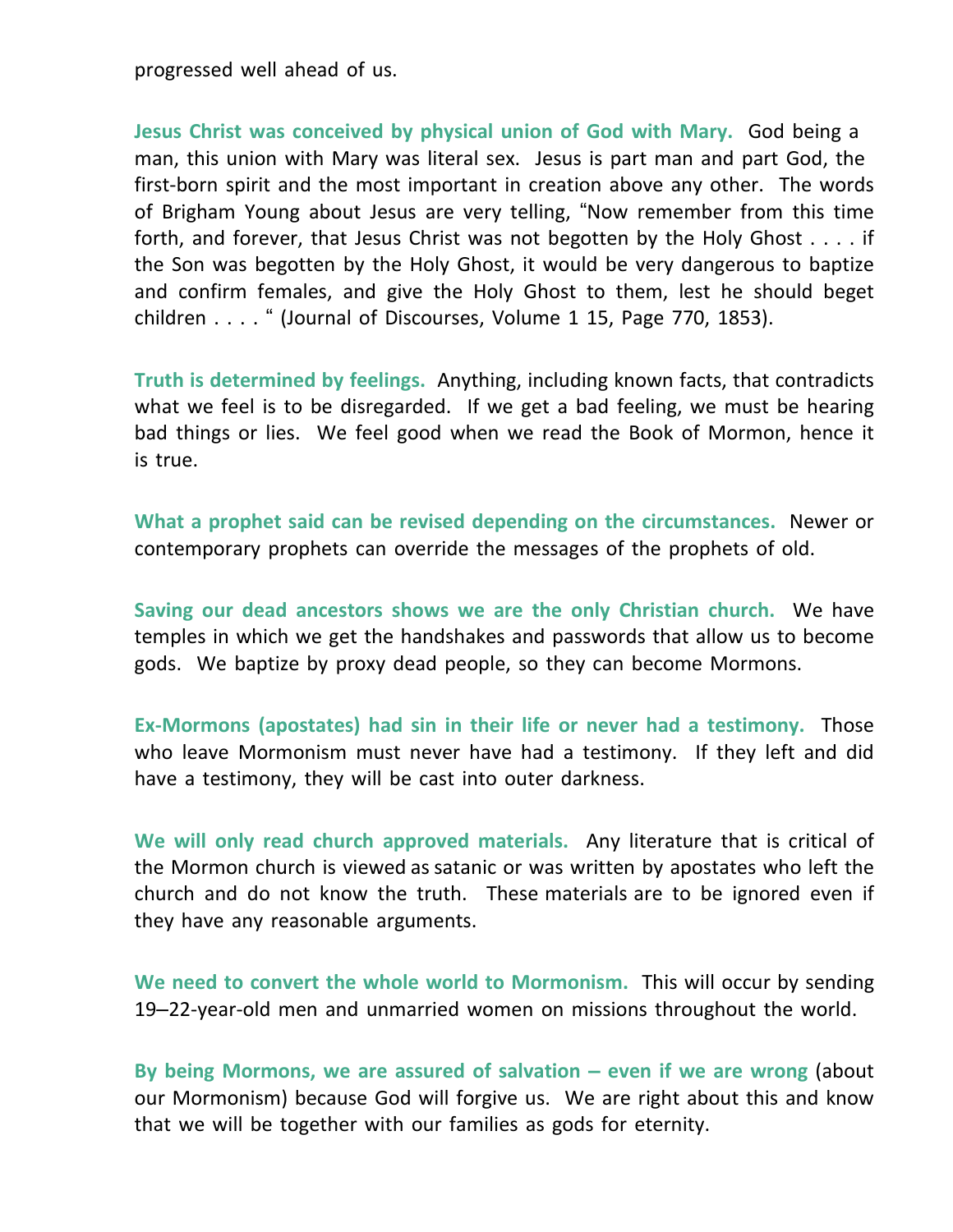**Since we have the name of Christ in our church, our church is the only true one.** Only the true church would have the name of Christ in it.

**We believe in the Book of Mormon.** It contains a religious record of various people who lived in the Americas for more than 2,600 years from 2,200 BC to 420 AD. We believe that a second group of Jewish people who spoke Hebrew occupied the Americas but left no tangible proof of their existence.

**The fruits of Mormonism prove it is the true church.** We can show we have a superior belief system. Statistics, like the high divorce rate in Utah, are disregarded since they are embarrassing.

**Our beliefs must be true since people oppose them.** Only the true church would have anything bad said about it. The devil fights against the truth.

### **Demographics**

According to the Pew Research Center<sup>#</sup>, there are 6,721,032 Mormons in the United States, comprising 1.7% of the American adult population. Though their numbers are smaller than evangelical Protestant churches and Catholics in America, Mormons are more numerous than other small religious groups such as Jehovah's Witnesses (0.7%), Buddhists (0.7%), Muslims (0.6%), and Hindus (0.4%). Here is a breakdown of Mormons in America:

| <b>Area/State</b> | % of the population |
|-------------------|---------------------|
| Northeast         | 4                   |
| Midwest           | 7                   |
| South             | 12                  |
| West              | 76                  |
| Utah              | 35                  |
| California        | 13                  |
| Idaho             | 7                   |
| Nevada            | 5                   |
| Oregon            | 4                   |
| Arizona           |                     |

Mormons can also be found in numerous countries on five continents and Oceania.